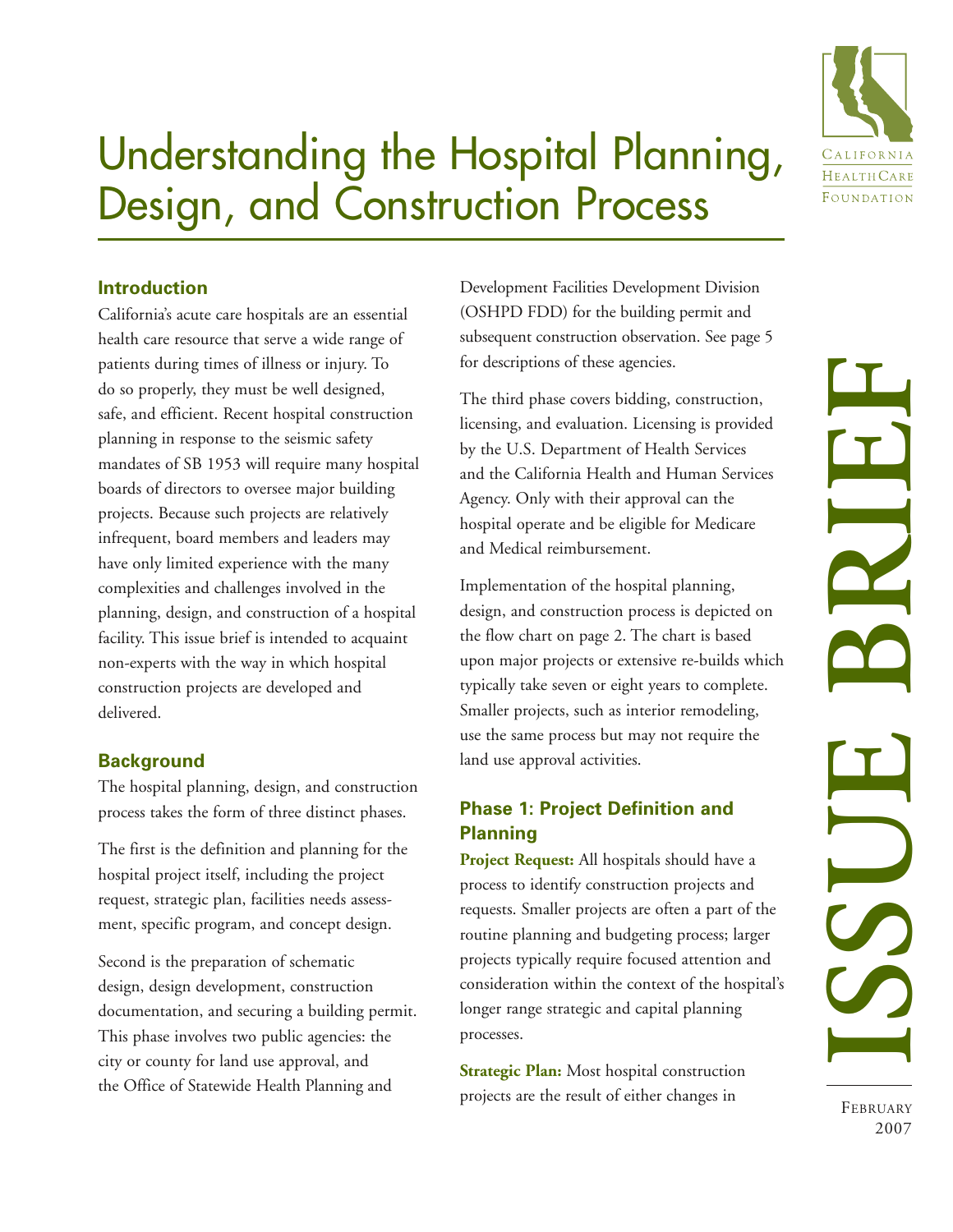**Figure 1: Elements of a Hospital Building Project** 



the numbers of patients served, new treatments, or technologies, or strategic initiatives that further the hospital's mission. All hospitals should have a strategic plan that has been developed with the participation of hospital's administration, professional staff,

patients, physicians, and the board of directors. The plan should address the patient care and community service goals for a period of at least five years. The proposed building projects encompassed within the strategic plan should both allow the hospital to grow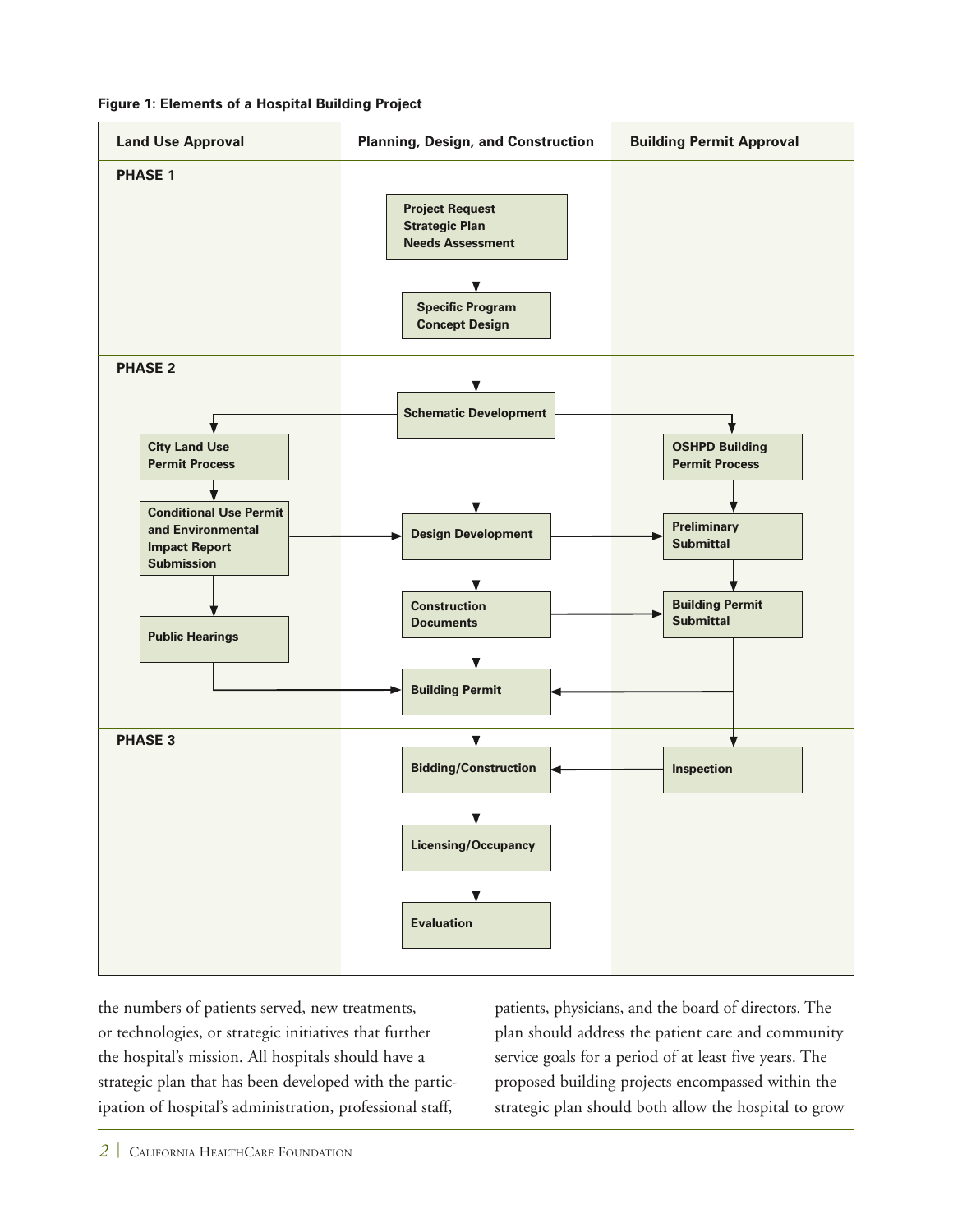and improve the treatment of patients through the introduction of new equipment or services, development of key departments, and compliance with Senate Bill 1953 for seismic upgrades, which may require major additions or even hospital replacement. Any new project should be reviewed internally to determine whether it is consistent with the strategic plan.

**Facility Needs Assessment:** Intrinsic to the strategic plan is the facility needs assessment. This evaluates each of the departments in the hospital to determine how they are meeting their current and potential future workloads. These workload forecasts generate space requirements that form the basis for future remodeling or additions that accommodate changing needs. Service lines may need clarification or re-definition. A technology plan should be reviewed and updated. These needs can then be prioritized to become a road map for fiscal and building development. The needs assessment should also include a master facilities plan. This plan can assist in predicting when a proposed project may trigger upgrades of mechanical, electrical, plumbing, and structural systems as well as assist in determining where additional sources of power are required. Facility needs assessments should be updated regularly.

**Specific Program:** Once a proposed project has been identified, a specific program should be developed to define the space needs and major equipment for each of the departments affected. The space requirements are driven by the number of medical procedures or services in each area, plus the area necessary for circulation, waiting, handicapped access requirements, and toilets. A staffing model, material flow diagrams, staff and patient flow diagrams, and related services and adjacencies are also considered. Percentage factors are applied for mechanical equipment space, netto-gross square footage ratios, and exit ways such as stairs and elevators. Often, the Department of Health Services (which will subsequently license the project) reviews the staffing model and program. The specific

program is then tested against the strategic plan and the facilities needs assessment.

Depending on the complexity of the project, this is the time to select an architect with appropriate engineering consultants. Some firms provide the programming services above, but most hospitals should select their design team no later than the completion of programming. It is essential that the architect be experienced in the design of California hospitals and has extensive experience working with OSHPD FDD.

**Concept Design:** Upon approval of the specific program, a concept design is prepared that develops the available space into floor plans, interior elevations, stacking and blocking diagrams, building sections, exterior elevations, and a site plan. A major addition or replacement uses the same process but in a broader frame of reference. The concept design should be detailed enough to obtain a general cost-per-squarefoot estimate based upon historical cost factors in the hospital's location. This information, while limited, is often the basis for the development of a total project cost budget. This will be the construction budget that the executive administration and the board may approve for the entire project. Therefore, it's very important that percentage contingencies for inflation, unknown existing conditions, cost increases during the permitting phase, and potential owner changes during construction are included in the construction cost budget. While the concept construction budget is crucial, the project approval will be based upon the total project cost.

**Total Project Cost:** The total project cost budget includes architects and engineers' fees, medical equipment, furnishings and fixtures, OSHPD building permit fees and project contingencies. A general rule for total project cost is to multiply the construction cost by 1.5. Loss of business revenue, financing, conditional use permit fees, non-construction related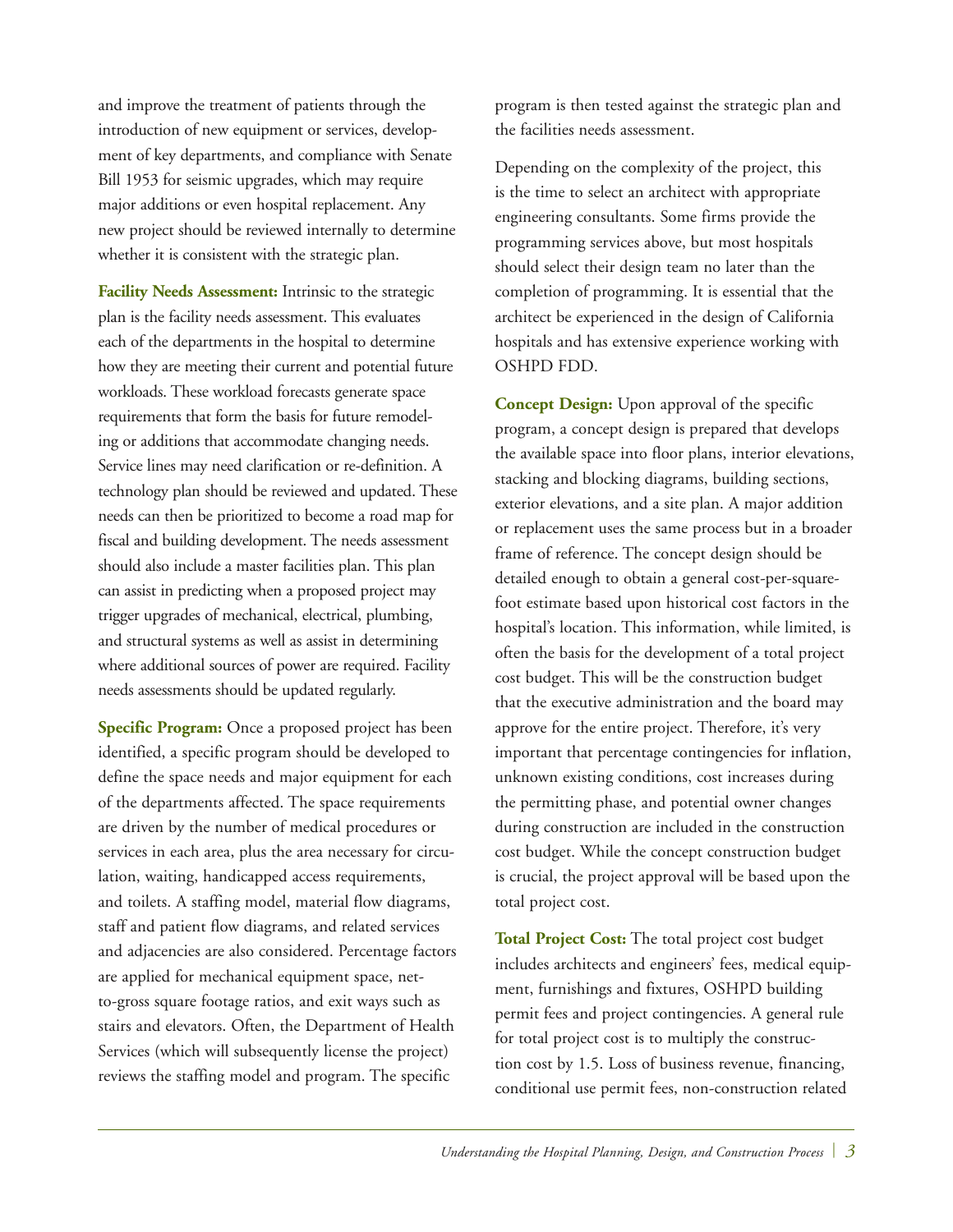consultant fees, attorney's fees, and other related costs are separate line items additional to the total project cost. Upon approval of the total project cost, implementation of the schematic design phase can be authorized to start the project delivery process.

## **Phase 2: Design, Documentation, and Permitting**

Schematic design is the stage when the building is designed in terms of character, materials, the shape and organization of interior spaces, and exterior appearance. Major mechanical and electrical equipment locations as well as the definition of the structural system, grading, and building location occur during this phase. Hospitals can expect requests for frequent department and staff interviews to assist in this process. This is also the time to start the remaining two parallel processes; initiate the land use approval process and initiate the OSHPD approval process. Soil Borings should be taken at the project site and a geotechnical report submitted through OSHPD to the Bureau of Mines and Geology. This review will determine the seismic zone for the site and confirm the criteria for the structural design of the building. Upon completion of the schematic design a more detailed cost estimate can be prepared. This estimate should confirm that the project is on track per the previously approved total project cost.

**Design Development**: This is the process whereby the schematic design information is developed into specific room by room data that includes all the medical equipment, HVAC loads, plumbing and electrical requirements, detailed floor plans, wall elevations, materials, and finishes for each treatment room. Also included are the typical types of patient rooms, public spaces, and food service. The receipt of the approved geotechnical report from OSHPD FDD will provide the criteria necessary for the structural design of the project.

The goal of this phase is to obtain all the decisions necessary to move on to preparing the construction documents when this phase is approved. Design development is the most labor intensive for hospital personnel as the rooms require many detail decisions. At the conclusion of this phase, the design development package is submitted to OSHPD FDD as a preliminary submittal. Completion of their review of this submittal is necessary prior to proceeding with construction documents. Additionally, if a public hearing was held, comments that may affect the design should be received from the local municipality. Also at the end of this phase, the cost estimate is updated to confirm if the project is within the budget.

**Construction Documents:** Following the hospital's approval of the design development phase, construction documents are prepared. These are the working drawings and specifications necessary to provide the general contractor with sufficient information to construct the building. Ideally, all decisions on the scope and detailed definition of the project have been made in design development. This allows the architect/engineer team to complete their work with a minimum of client interface during this phase.

**Building Permit:** Upon completion of these drawings and specifications, they are submitted to OSHPD FDD for approval and the building permit. A typical hospital project will have a minimum of two OSHPD FDD reviews with comments. The first review comments are usually issued within 90 to 120 days. Then the architect/engineer team must respond to those comments and correct the drawings as necessary. A second review may also take place with the corresponding response period. This process of review comments and resubmitted corrections continue until OSHPD FDD is satisfied that all the building code issues have addressed. Once the final building corrections and the land use approval in the form of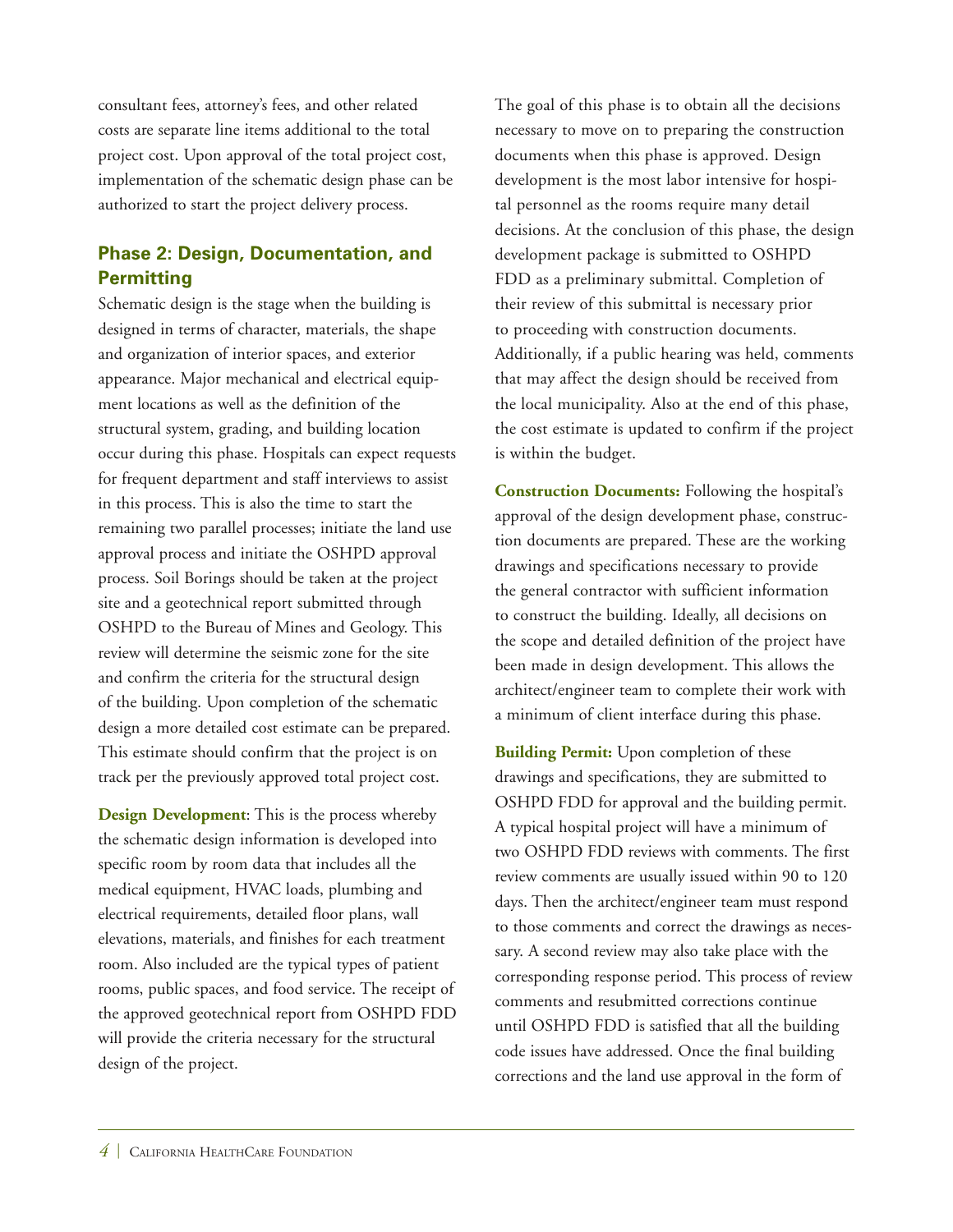#### **Key Regulatory Approvals**

As the planning, design, and construction of a hospital move into the schematic development stage, two regulatory processes must be coordinated with the project's schedule: local land use approval, and OSHPD permitting and inspection.

#### **Land Use Approval by City or County:** In

California, no property is zoned for hospitals. As a result, all hospitals require discretionary approvals from municipalities or counties when they choose to build new buildings or additions to existing buildings. These approvals take the form of conditional use permits that include environmental review. A conditional use permit (CUP) grants the hospital land use approval for a specific project. In most cases these projects are additions or replacements that alter only the exteriors of the buildings. A CUP requires the submission of the appearance and size of the project along with an extensive application that includes traffic demands, parking, handicapped access points, access to public transportation, noise, exterior lighting and other effects upon the surrounding neighborhood. This is an inclusive process. Public hearings will be required as will design review by an appointed board, the city planning commission, or the city council.

The city planning staff has two options for environmental review: a negative declaration or an environmental impact report. If the project is a minor addition or a small free standing building, staff may determine the project needs only a negative declaration. New hospitals will always require a full

environmental impact report. By initiating the CUP approval process at the completion of schematic design, most of the required documentation has been completed and is ready to submit to the local municipality. However, design review may involve changes to the project during the design development phase.

#### **Office of Statewide Health Planning and Development (OSHPD)**

The Office of Statewide Health Planning and Development Facilities Development Division (OSHPD FDD), the building permitting agency for all California hospitals, cannot issue a building permit until the conditional use permit has been granted. The goal is to have the time frames for discretionary approvals and OSHPD permitting track together. No municipality or county can issue a building permit for a hospital since the Hospital Seismic Safety Act in 1983. In this capacity, OSHPD is responsible for the development and implementation of all applicable building codes and state mandates. This includes the development of regulations and the implementation of Senate Bill 1953. Hospitals are very complex buildings and California has its own building code for hospitals. This code includes codes for structural integrity following an earthquake as well as quality and performance requirements in other areas that are superior to the national codes. Therefore it is very important to select architects and engineers who have experience in the design of hospitals in California.

a conditional use permit are obtained, the building permit will be issued. A final detailed cost estimate will also be prepared during this period.

## **Phase 3: Bidding, Licensing, and Evaluation**

The bidding and construction of a hospital project can take several forms. The first is to have pre-qualified general contractors bid competitively based on the permitted construction documents. This is the traditional way to select a contractor, and most publicly funded projects use it. However, some hospitals select a construction manager at the same time they select the architect/engineer. The construction manager becomes part of the project delivery team and advises the hospital on construction systems and techniques that may by incorporated in the design. They may also provide each of the cost estimates prior to the start of construction as well as manage the project delivery schedule.

In some instances the construction manager is directly involved in the construction process by managing all the major sub-contractors and guaranteeing a maximum price. This more sophisticated